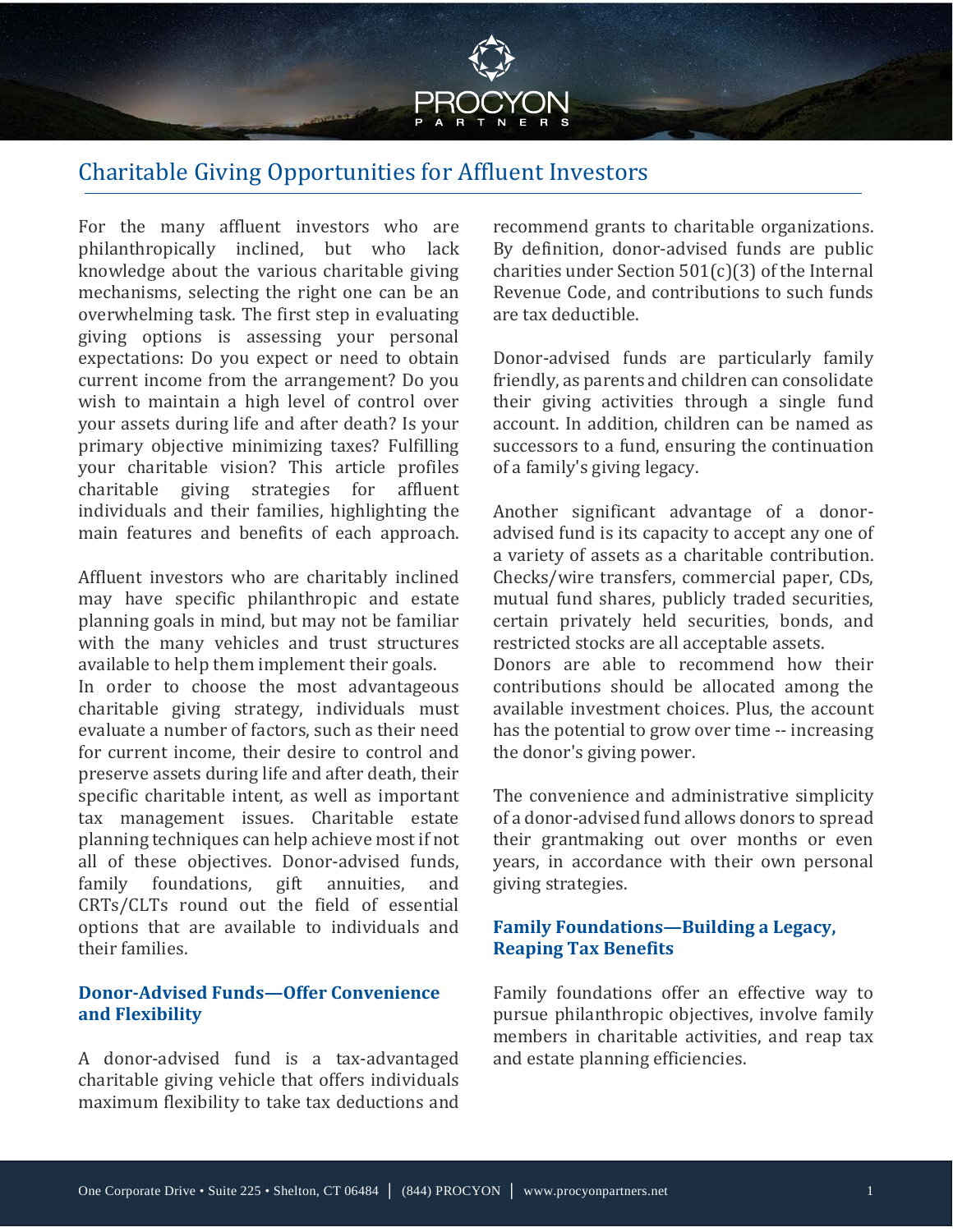

A family foundation derives its assets from the members of a single family, in which the donor and/or the donor's relatives play a significant role in governing and/or managing the foundation throughout its life. Aside from helping families channel their philanthropic ambitions, family foundations can form a legacy of community involvement and responsible citizenship for generations to come. And, as their founders soon realize, family foundations offer potential tax and estate planning benefits.

# **Private Foundations vs. Supporting Organizations**

In general, there are two types of family foundations: supporting organizations. Private foundations, the more common of the two, offer more flexibility and control (i.e., they can select and oversee their own Board of Directors and grantmaking decisions), while supporting organizations enjoy more favorable tax treatment.

Gifts made to either type of family foundation are generally tax deductible from the donor's annual income tax, yet these deductions differ depending on the foundation's structure, the type of property/asset contributed, and the donor's income level. But as a general rule, all gifts to a family foundation are removed from the donor's estate, avoiding estate and/or gift taxes.

#### **Balance Giving Goals and Financial Planning**

While the tax deductions and/or transfer tax benefits associated with most charitable giving vehicles help reduce the cost of making charitable gifts, an individual's own income or wealth transfer needs often determine his or her

ability to give. To address both goals, individuals may want to consider other charitable vehicles such as a charitable remainder trust, a charitable lead trust, or a gift annuity.

### **Family Foundations: Structures Differ, So Do Advantages**

| <b>Private</b><br><b>Foundations</b>                                                                                                     | <b>Supporting</b><br><b>Organizations</b>                                                                                                           |
|------------------------------------------------------------------------------------------------------------------------------------------|-----------------------------------------------------------------------------------------------------------------------------------------------------|
| More flexibility                                                                                                                         | Better tax<br>treatment                                                                                                                             |
| Control own<br>funding decisions;<br>can change<br>beneficiaries at will<br>outlined in the<br>foundation's<br>charter (at<br>inception) | Must distribute<br>funds to those<br>organizations                                                                                                  |
| Maintain own<br><b>Board of Directors</b>                                                                                                | Relinquish control<br>of the foundation's<br>governance; Board<br>of Directors<br>consists of<br>members appointed<br>by the charities<br>supported |
| IRS requires 5% of<br>assets to be<br>distributed each<br>year and charges<br>$1\%$ to $2\%$ excise tax<br>on investment gains           | Not required to do<br>either                                                                                                                        |

A charitable remainder trust (CRT) can guarantee a lifetime income stream for you and your spouse, while minimizing current income taxes since you generally may deduct the fair market value of the charity's remainder interest